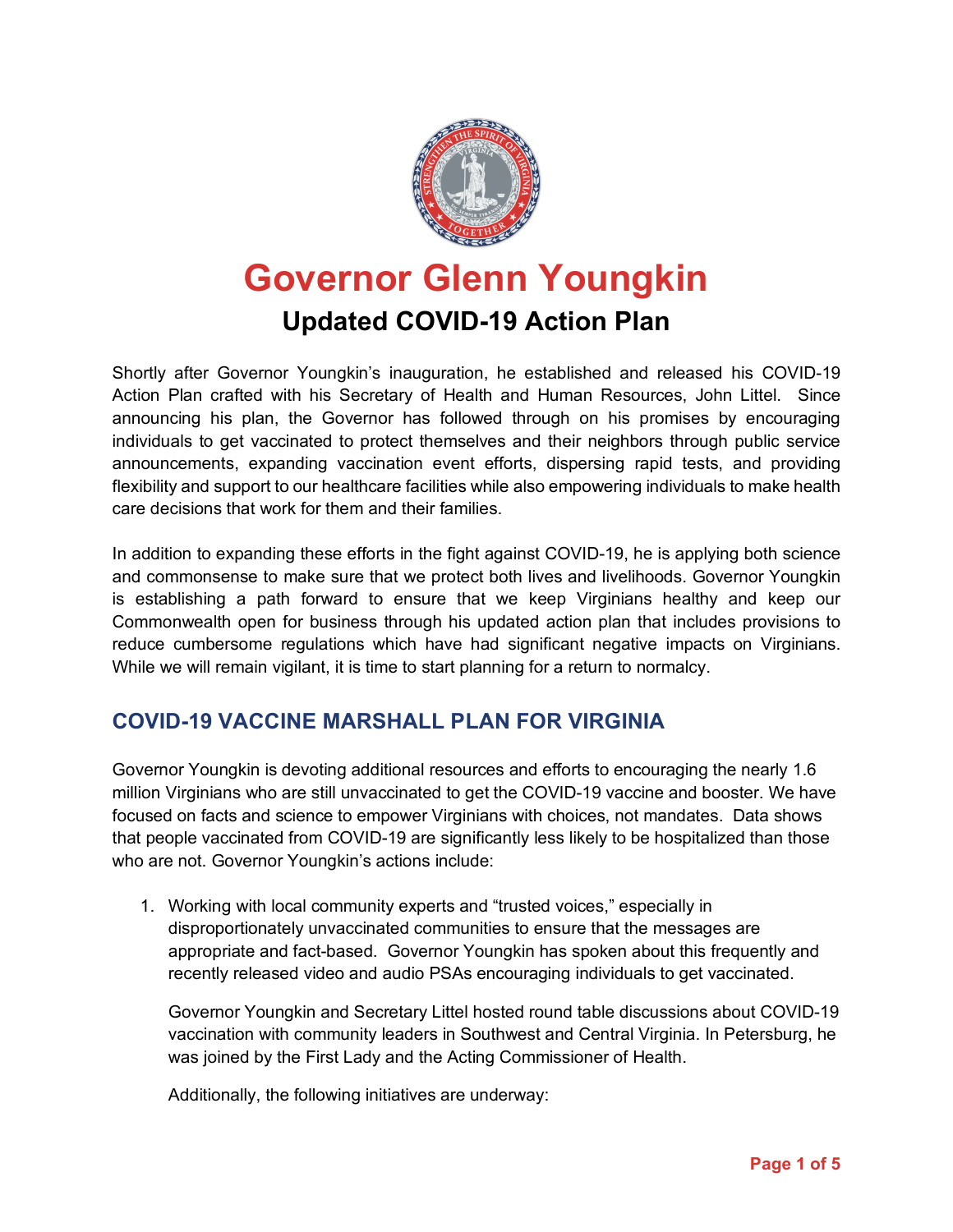- The Virginia Department of Health conducted research about marketing messages that resonate with Virginians who have not yet received the vaccine. Earlier this month, they produced a video series highlighting the stories of rural Virginians and other target demographics who advocate for the vaccine in their communities and are sharing those videos in communities across the Commonwealth.
- Launched Vaccine Communications on Hesitancy Education Workgroup (VCHEW) to identify barriers and solutions in populations with lower vaccination rates.
- Partnered with Historically Black Colleges and Universities to promote testing, vaccination and address vaccine hesitancy in Black young adults and their surrounding communities.
- Partnered with faith-based organizations throughout the Commonwealth to promote vaccination and address vaccine hesitancy in surrounding communities.
- Supported the development and launch of tele-town halls focused on providing schools and parents information about the COVID-19 vaccine. Engaging local health district representatives and pediatrician partners as subject matter experts to specifically address hesitations from parents of young children about COVID-19 vaccines. So far, 17 health districts have expressed their interest in supporting tele-town halls for their school communities and event scheduling is underway.
- Conducted school-based vaccination clinics in target areas to support access to the COVID-19 vaccine for children who do not have regular health care providers. These were done in collaboration between the VDOE, VDH, and local health districts.
- Spanish language marketing campaigns to promote vaccination, boosters, pediatric vaccination, and other COVID-19 public health guidance, which parallel the concurrent English-language campaigns.
- In collaboration with the Department of Medical Assistance Services and the Medicaid managed care organizations, working on incentive and other programs to identify unvaccinated populations and plan vaccination events and targeted communications to encourage vaccination and address vaccine hesitancy.
- 2. The original plan called for 120 COVID-19 vaccine events across the Commonwealth. As directed, the Secretary of Health and Human Resources and VDH deployed resources to significantly increase that number. Between January 20 and February 19, over 1,000 vaccine events occurred. There are 948 events planned through the end of April.
- 3. Additional Mobile Vaccine Units were deployed to rural communities. Since January 1, 2022, VDH has conducted 15 Pharmacy Clinics which focused in areas with low vaccination rates. There are more than 200 mobile events scheduled for first, second, and booster doses through March 2022 (e.g., schools, places of worship, partners).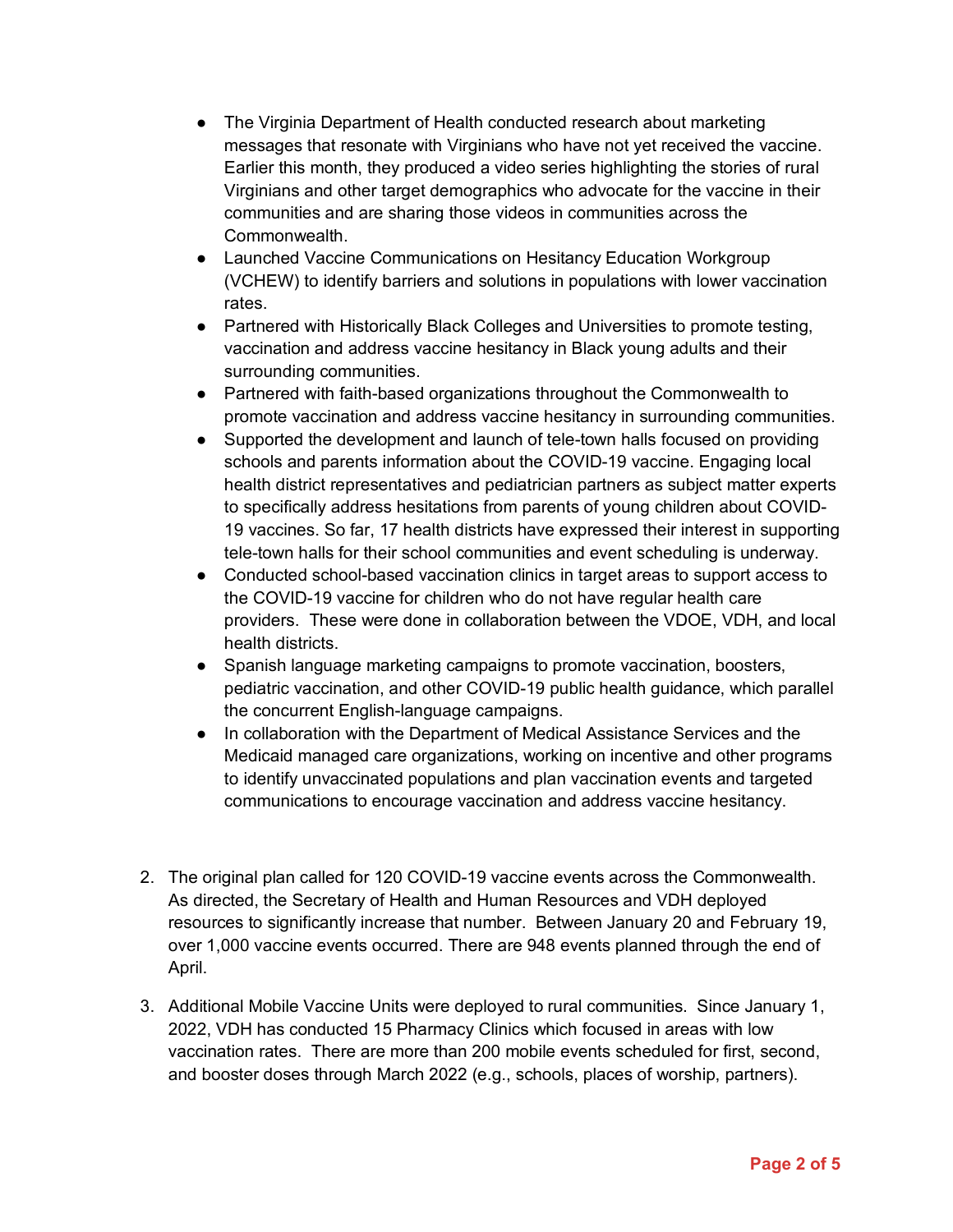## **EXPANDED HEALTH CARE FLEXIBILITY, SUPPORT, & TREATMENT**

Governor Youngkin recognizes that Virginia's hospitals and healthcare facilities are in crisis. Even with diminishing cases and fewer hospitalizations, these facilities continue to struggle. Governor Glenn Youngkin signed Executive Orders #11 and #16 to give health care providers flexibility and support to battle staffing shortages caused by the COVID-19 pandemic and unconstitutional federal mandates on health care workers.

According to the Virginia Hospital and Healthcare Association, there are 9,300 open permanent nursing positions, 5,900 of which are jobs in hospitals. This represents a 77% increase since January 2020.

We must make sure that patients who delayed care during the pandemic are able to get that care today.

These executive orders allowed facilities to open several hundred additional beds (144 ICU beds; 467 med/surg beds; 9 long term care beds) and increase staffing to serve these patients.

Governor Youngkin's actions include:

- 1. Creating appropriate exemptions to scope of practice requirements to allow health care providers to care for patients in this difficult time
- 2. Allowing hospitals and other healthcare facilities (assisted living and nursing homes) to rapidly expand bed capacity by temporarily waiving regulations
- 3. Expanding flexibility, overtime hours, and availability for personal care workers
- 4. Providing flexibility for licensed out-of-state nurses and health care professionals to practice in Virginia
- 5. Redirecting resources to assist with the access and availability of therapeutics and expanding the number of providers available to offer oral therapeutics, including allowing therapeutics to be distributed at hospitals without onsite pharmacies
	- a. VDH created guidance on dispensing oral antivirals in hospitals emergency departments, which can be found here on the VDH COVID-19 Therapeutics website.
	- b. Hospitals and health systems now have the capability to order oral antivirals through the VaxMaX Portal and dispense treatment directly from their emergency departments.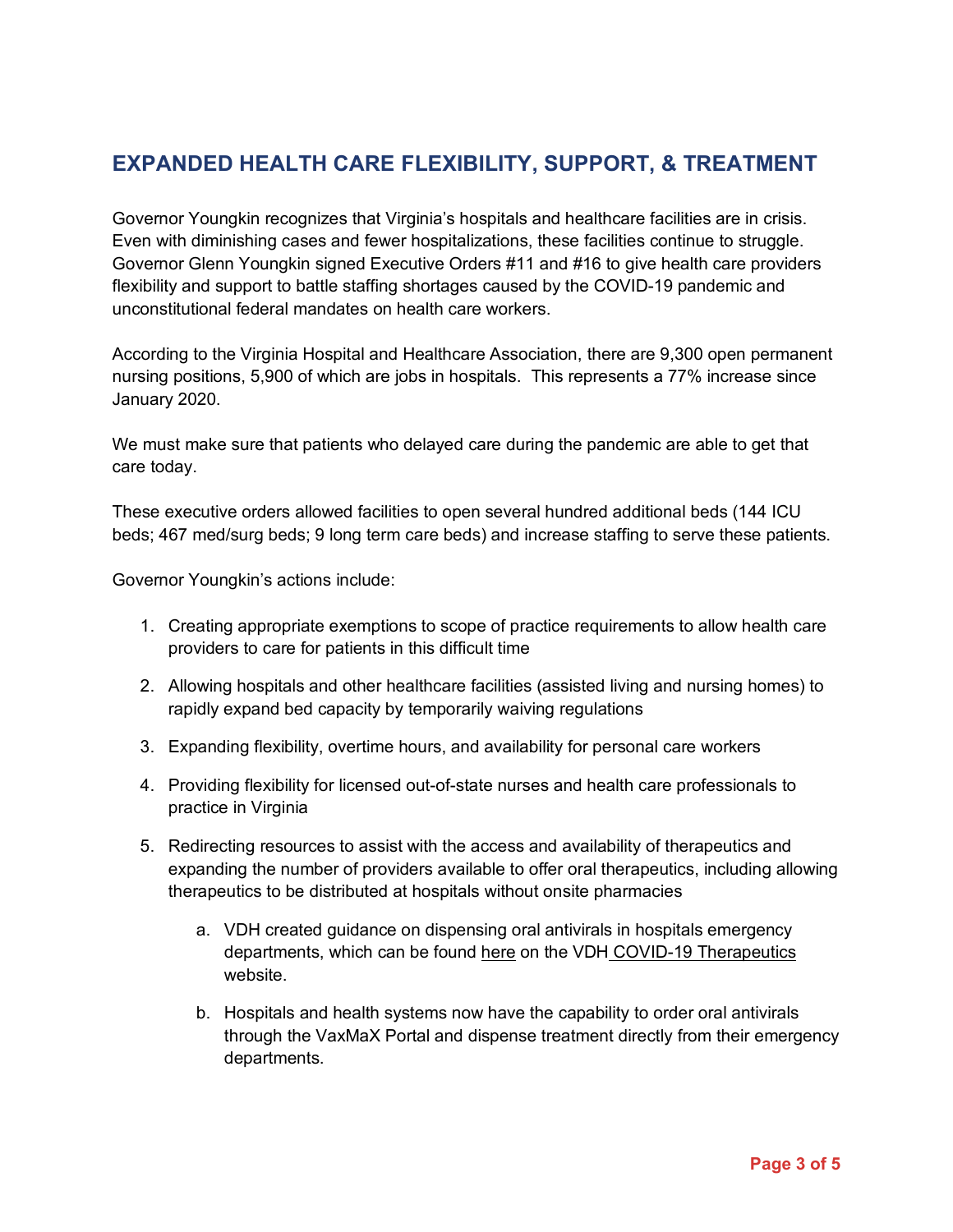- c. VDH continues to update providers with timely information through a bi-weekly therapeutics newsletter, and regular calls with hospital clinicians (bi-weekly) and leadership (monthly); and, conducted eight webinars since January 20, 2022.
- 6. Ensure appropriate reimbursement for innovative treatment solutions for individuals, including telemedicine, like safe at home programs that allow individuals with mild symptoms to receive care remotely. Work is underway for a mail order oral antiviral program and a pharmacy model to support therapeutics for long term care facilities.
- 7. The blood supply levels, though still low from a historical perspective, have improved. We continue to encourage blood donation and support for the Red Cross.

## **CHARTING A PATH TO NORMALCY**

The pandemic is not over, and we must all stay vigilant about the health risks of COVID-19. We recognize how difficult this pandemic has been for many families who have lost loved ones and suffered other hardships. Widespread vaccination and growing awareness about natural immunity should guide us as we consider the path towards more normal work, school, and social environments. A recent study conducted by the Institute for Health Metrics and Evaluation on behalf of The Associated Press estimates that 73% of the US population already has some immunity to Omicron. This is consistent with work done on infection status by the Johns Hopkins Bloomberg School of Public Health.

As cases and hospitalizations begin to decline, we should individually and collectively consider our own risk tolerance and what precautions we might change as the pandemic evolves. Again, the most important precaution currently available is the vaccine and booster. For some, masking and social distancing are additional steps that they will follow. We should respect that choice. For others, especially those who have been fully vaccinated or have natural immunity, they may determine that face to face interactions are the best option, and those decisions should be respected too. As a community moving forward, we must respect each other and their ability to determine the level of risk that is appropriate for them.

Many localities and institutions have already relaxed social distancing and opened up spaces that have been closed in the past. With the expanding availability of testing and widespread vaccinations, many businesses and governments, including the Commonwealth of Virginia, are planning to bring employees back to the workplace.

Governor Youngkin is committed to creating a better future for all Virginians, and that includes refocusing health care on the whole of an individual and the whole of health care infrastructure. Individuals who have their health care needs met and are addressing underlying conditions can better handle new health risks. Communities that have stronger healthcare systems with higher staff retention and more access to available resources are better prepared to support their neighbors.